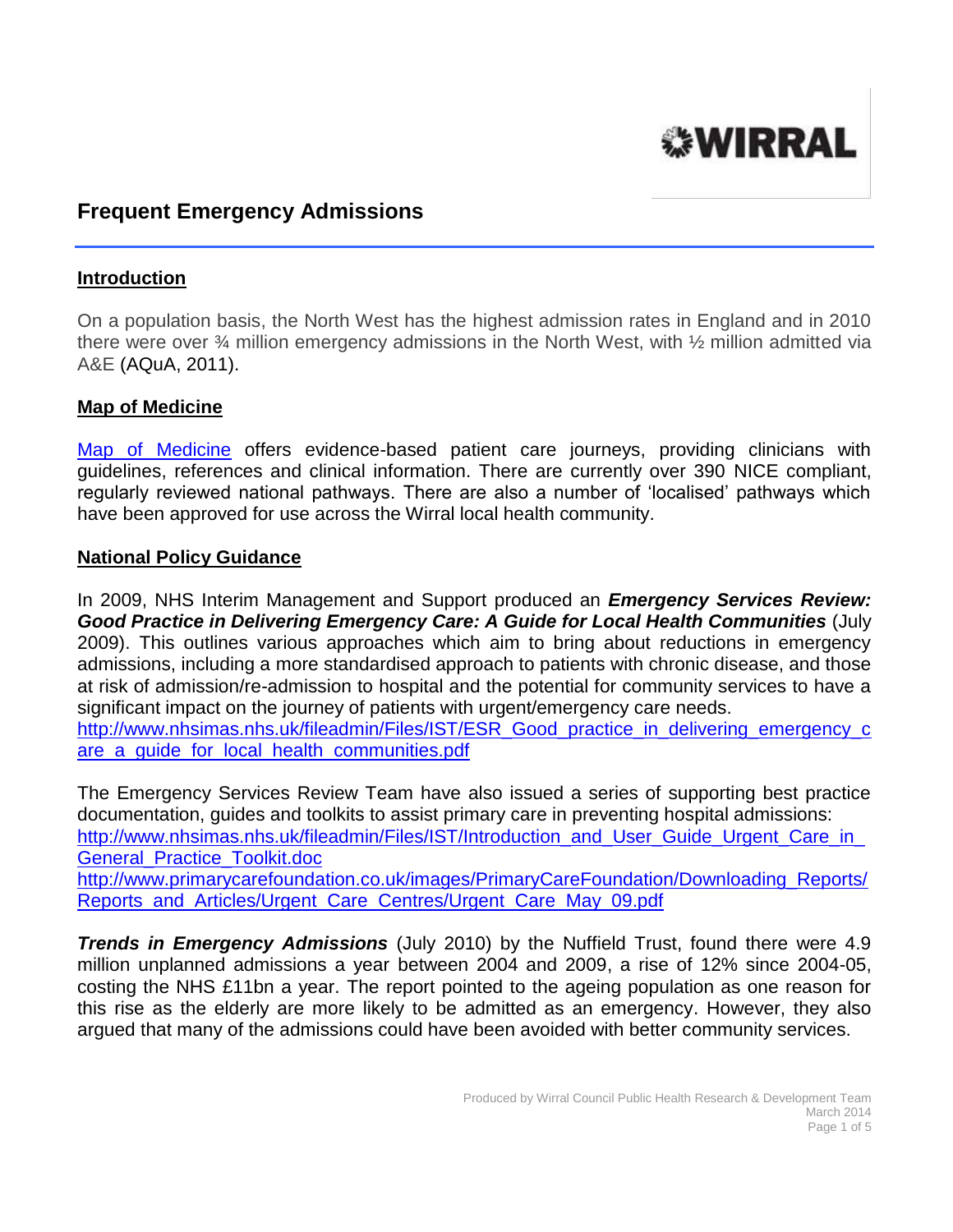The report makes a number of recommendations for reducing costs in the face of the admissions rise. They recommend that one of the key ways to reduce emergency hospital admissions is to work with relevant agencies to improve public health. As the Nuffield Trust report says: *"Admitting a patient to hospital as an emergency case is costly and frequently preventable".* They also advise making improvements by examining NHS Trusts that have been successful in lowering their admissions, and working to spread this knowledge to those areas that have much higher than average admissions.

<http://www.nuffieldtrust.org.uk/publications/trends-emergency-admissions-england-2004-2009>

*Avoiding hospital admissions: Lessons from evidence and experience* (October 2010) by Kings Fund summarises presentations made at a seminar held at The King's Fund in April 2010 which brought together case studies from the NHS in England, Kaiser Permanente in California and the independent sector, as well as research evidence, to explore what has been tried and what has worked in avoiding hospital admissions. Some key messages that came out of the seminar were:

- The greatest opportunity to reduce hospital admissions and bed days lies in the proactive management of people with long-term conditions, especially people with multiple conditions.
- Integrated working between health and social care can result in lower than expected emergency admissions and reduced use of beds.
- Multiple co-ordinated strategies, underpinned by an integrated information system, are needed to reduce demand on A&E and enable low-risk patients who attend A&E to be discharged or observed in an assessment unit.
- Preventing re-admission requires active management of transitions, including timely and accurate information, good communication between hospital and primary care physicians, and a single point of co-ordination, as employed by Kaiser Permanente.
- Where practice-based commissioning facilitates closer integration between general practices and other services, it has been shown to contain the growth in A&E attendances and emergency admissions, compared to national trends, as shown by experience in Cumbria.
- A single assessment and co-ordinated care approach for older people identified as being at risk of avoidable hospital admission or admission to residential care has shown a range of positive impacts, including fewer bed days and A&E visits, fewer falls and delayed transfers to nursing care.

[http://www.kingsfund.org.uk/current\\_projects/quality\\_in\\_a\\_cold\\_climate/avoiding\\_hospital.html](http://www.kingsfund.org.uk/current_projects/quality_in_a_cold_climate/avoiding_hospital.html)

The later report by The Kings Fund, *Avoiding hospital admissions: What does the research evidence say* (December 2010), explains that in order to successfully reduce avoidable emergency admissions, we need to fully understand which interventions are the most effective.

Interventions where effectiveness is questioned include:

- Telemedicine seems to be effective for patients with heart failure, but there is little evidence that it is effective for other conditions.
- Hospital at home produces similar outcomes to inpatient care, at a similar cost.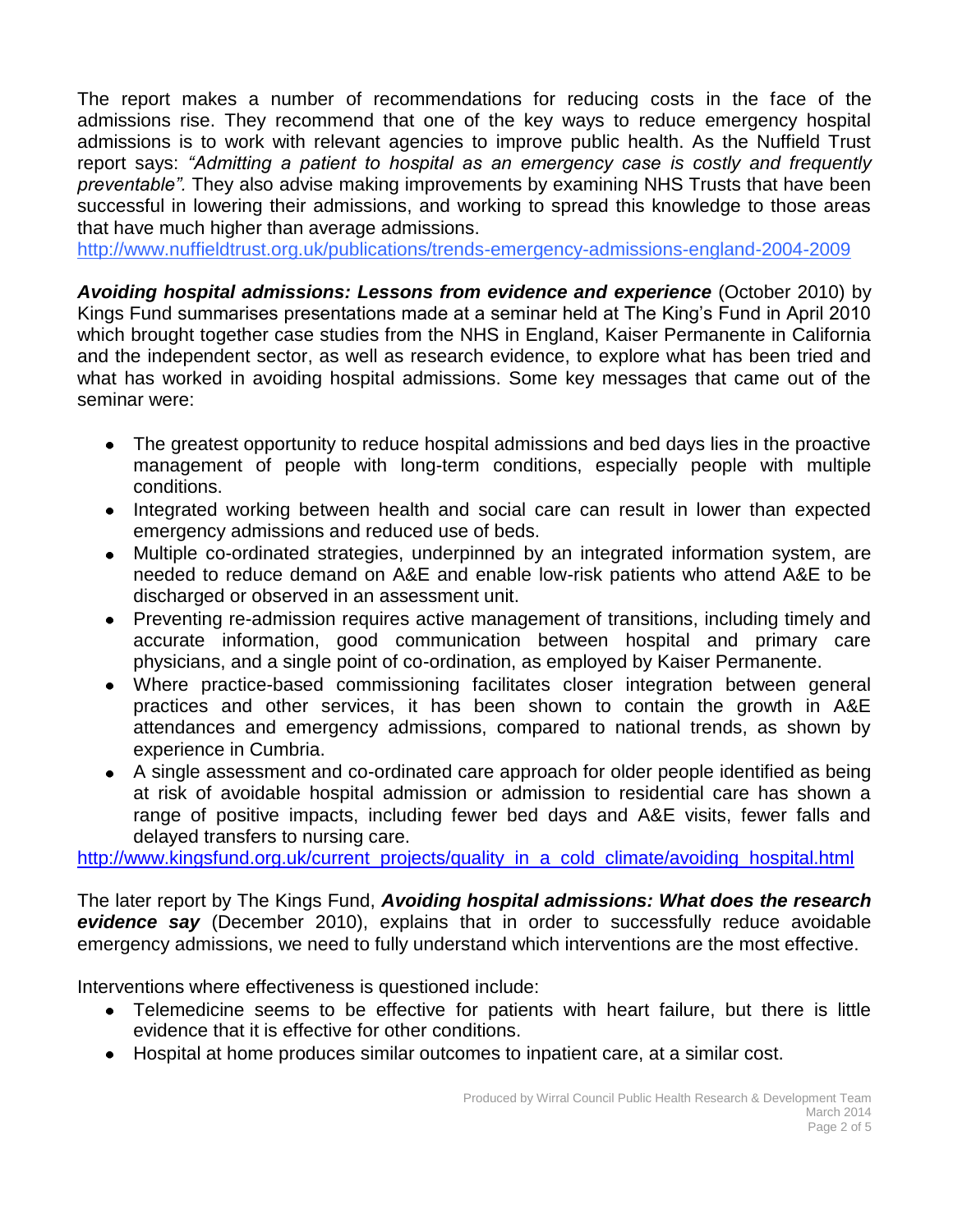- Case management in the community and in hospital is not effective in reducing generic admissions. There is limited evidence to suggest that it may be effective for patients with heart failure. Assertive case management is beneficial for patients with mental health problems.
- Acute assessment units may reduce avoidable admissions, but the overall impact on number of admissions should be considered.
- Early review by a senior clinician in the emergency department is effective. GPs working in the emergency department are probably effective in reducing admissions, but may not be cost-effective.

Interventions that were advocated include:

- It is important to be clear which admissions are potentially avoidable and there are several tools available to help identify people at high risk of future emergency admission.
- In primary care, higher continuity of care with a GP is associated with lower risk of admission.
- Integrating health and social care may be effective in reducing admissions.
- Integrating primary and secondary care can be effective in reducing admissions.
- Patient self-management seems to be beneficial.
- Developing a personalised health care programme for people seen in medical outpatients and frequently admitted can reduce re-admissions.

[http://www.kingsfund.org.uk/publications/avoiding\\_hospital.html](http://www.kingsfund.org.uk/publications/avoiding_hospital.html)

The *Reducing Emergency Admissions* (2011) report by Advancing Quality Alliance (AQuA) maintains that emergency admissions can be reduced by:

- Public health 'Preventing people from becoming ill'
- $\bullet$  Public education 'Clarifying the right choice of access point"
- Primary care Respond quickly, treat locally'
- Intermediate care 'Proactive care at, or close to home'
- Secondary care Treat expediently without admission where possible'

The report gives regional and national examples of different interventions designed to offer patients an alternative to attending A&E departments and clinicians a safe and effective treatment plan for patients which avoids, if at all possible, an admission to hospitals. As well as describing interventions which could have a high impact, the report provides interesting case studies of areas that have adopted an intervention and their experiences.

[https://www.aquanw.nhs.uk/system/uploaded\\_images/157/original/A4%20AQuA%20reducing%](https://www.aquanw.nhs.uk/system/uploaded_images/157/original/A4%20AQuA%20reducing%20emergency%20admissions.pdf?1319203605) [20emergency%20admissions.pdf?1319203605](https://www.aquanw.nhs.uk/system/uploaded_images/157/original/A4%20AQuA%20reducing%20emergency%20admissions.pdf?1319203605)

[http://www.advancingqualityalliance.nhs.uk/document\\_uploads/AQUA%20News/AQuA%20New](http://www.advancingqualityalliance.nhs.uk/document_uploads/AQUA%20News/AQuA%20News%20OCTOBER%202011_25369.pdf) [s%20OCTOBER%202011\\_25369.pdf](http://www.advancingqualityalliance.nhs.uk/document_uploads/AQUA%20News/AQuA%20News%20OCTOBER%202011_25369.pdf)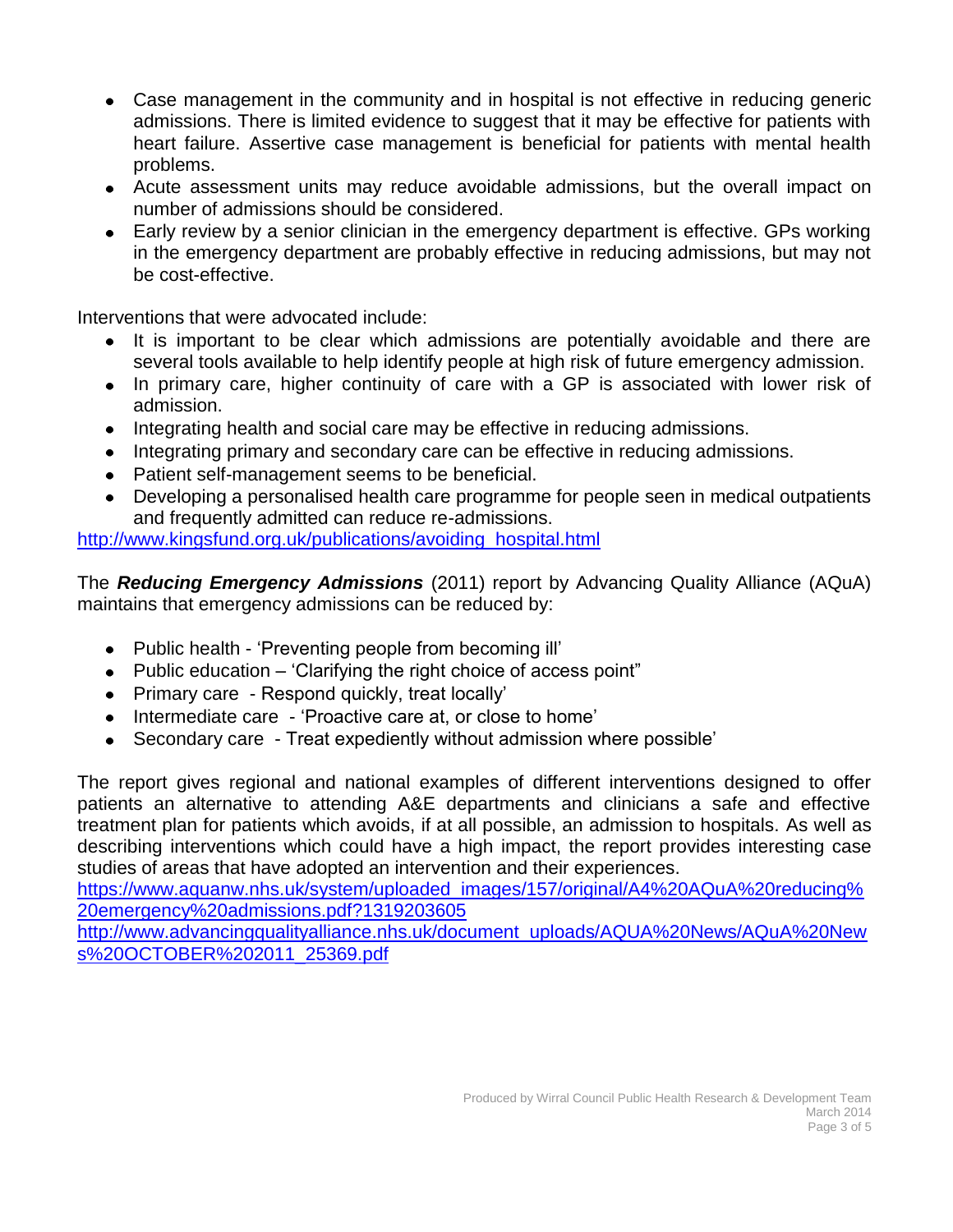Recent report, *Emergency admissions to hospital: managing the demand* by the National Audit Office (October 2013), claims that many emergency admissions to hospital are avoidable and many patients stay in hospital longer than is necessary. It was maintained that increases in emergency admissions are linked to lack of effective alternatives to admission to hospital and hospital stays are related to the four-hour waiting standard for A&E departments which has reduced their ability to keep a patient in A&E for monitoring and observation. The report purports that a lack of alignment between hospitals and community and local services compromises efforts to avoid out-of- hours hospital admissions and prolongs the length of stay of inpatients and also recommendations the need for both short-and long-term strategies to address staffing shortages in A&E.

<http://www.nao.org.uk/report/emergency-admissions-hospitals-managing-demand/>

## **Relevant articles/other evidence**

DH guidance, **8 tips for quick wins: Improving responses for older people** (2005) includes actions that will improve quality of care in the community and so reduce the likelihood of a sudden emergency requiring acute hospital care and actions that will improve the care patients get when they do need emergency hospital care.

[http://webarchive.nationalarchives.gov.uk/20080205132101/http://dh.gov.uk/en/publicationsand](http://webarchive.nationalarchives.gov.uk/20080205132101/http:/dh.gov.uk/en/publicationsandstatistics/publications/publicationspolicyandguidance/dh_4112223) [statistics/publications/publicationspolicyandguidance/dh\\_4112223](http://webarchive.nationalarchives.gov.uk/20080205132101/http:/dh.gov.uk/en/publicationsandstatistics/publications/publicationspolicyandguidance/dh_4112223)

In Chapter 11 of the North West Public Health Observatory report *Where Wealth means Health: Illustrating inequality in the North West* (January 2006), describes 'frequent fliers' are defined as individuals who have required four or more emergency admissions in a year and common reasons for emergency admissions.

<http://www.nwpho.org.uk/inequalities/>

[http://www.nwph.net/nwpho/inequalities/health\\_wealth\\_ch11\\_\(2\).pdf](http://www.nwph.net/nwpho/inequalities/health_wealth_ch11_(2).pdf)

The Liverpool Public Health Observatory review *Reducing Emergency Admissions to Hospital-Redesign of services* (August 2009) examines the available research evidence into interventions in primary care to reduce emergency hospital admissions and reduce pressure on A&E. The report includes examples of good practice schemes and interventions and recommendations from published evidence.

[http://www.liv.ac.uk/PublicHealth/obs/publications/report/82\\_Redesign\\_of\\_services.pdf](http://www.liv.ac.uk/PublicHealth/obs/publications/report/82_Redesign_of_services.pdf)

*Measuring and preventing potentially avoidable hospital readmissions: a review of the literature* by Ms CHK Yam et al. (Hong Kong Med J Vol 16 No 5 October 2010) provides a summary of the literature on avoidable readmissions, with a view to assisting in the identification of possible intervention strategies to reduce potentially avoidable readmissions. The identification of risk factors related to readmissions provides a useful basis for designing and implementing intervention.

[http://www.hkmj.org/article\\_pdfs/hkm1010p383.pdf](http://www.hkmj.org/article_pdfs/hkm1010p383.pdf)